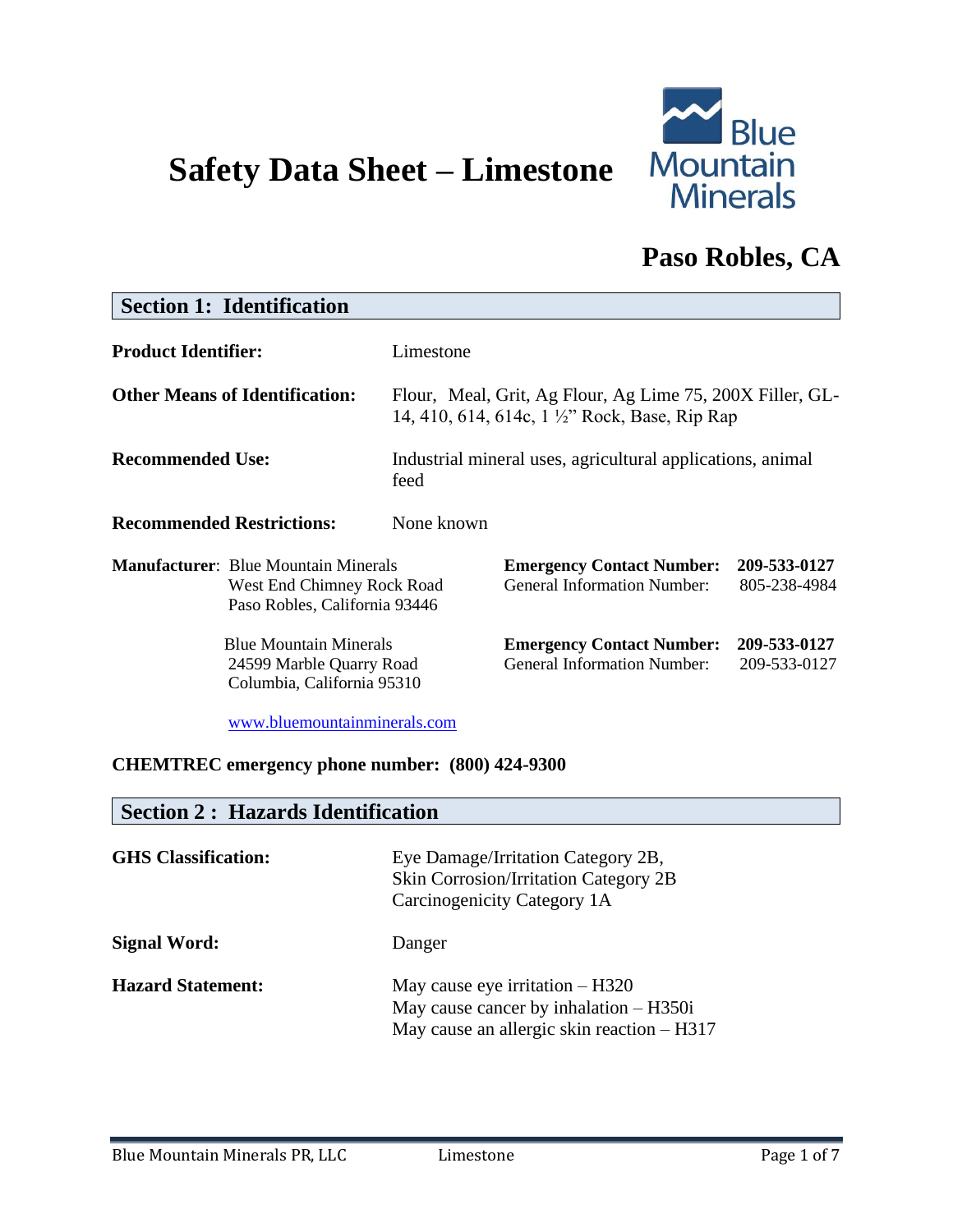| <b>Hazard Pictogram:</b>                      |                                                                                                                                                                                                                                          |
|-----------------------------------------------|------------------------------------------------------------------------------------------------------------------------------------------------------------------------------------------------------------------------------------------|
| <b>Precautionary Statement:</b>               | Wear protective gloves, eye, and respiratory protection.<br>Avoid breathing dust.                                                                                                                                                        |
| Hazard(s) not otherwise<br><b>Classified:</b> | Laboratory sample analysis indicates that dust from this<br>product contains less than the following levels of airborne<br>crystalline silica.                                                                                           |
|                                               | <b>Exposure Limits for Crystalline Silica:</b><br>The current American Conference of<br>Government Industrial Hygienist<br>Threshold Limit Value for crystalline<br>silica is: Quartz: $(CAS 14808-60-7) =$<br>$0.025$ mg/m <sup>3</sup> |

## **Section 3: Composition/Information on Ingredients**

| <b>Chemical Name</b> | <b>Common Name</b> | <b>CAS Number</b> | $\frac{1}{2}$ |
|----------------------|--------------------|-------------------|---------------|
| Calcium Carbonate    | Limestone          | 1317-65-3         | 80-100        |
| Crystalline Silica   | )uartz             | 14808-60-7        | $0 - 3$       |

| <b>Section 4: First-Aid Measures</b>     |                                                                                                                                                                                        |             |  |  |  |
|------------------------------------------|----------------------------------------------------------------------------------------------------------------------------------------------------------------------------------------|-------------|--|--|--|
| <b>Eye Contact:</b>                      | If eye contact occurs, rinse immediately with plenty of<br>water. If irritation persists, seek medical attention.                                                                      |             |  |  |  |
| <b>Skin Contact:</b>                     | Wash with soap and water. If irritation persists, seek<br>medical attention.                                                                                                           |             |  |  |  |
| <b>Inhalation:</b>                       | Dust in the throat and nasal passages should clear<br>spontaneously, once moved into well ventilated area. If<br>excessive coughing or irritation persists, seek medical<br>attention. |             |  |  |  |
| <b>Ingestion:</b>                        | Product is not considered toxic in small amounts.                                                                                                                                      |             |  |  |  |
| <b>Section 5: Fire Fighting Measures</b> |                                                                                                                                                                                        |             |  |  |  |
| <b>General Fire Hazards:</b>             | Not flammable.                                                                                                                                                                         |             |  |  |  |
| <b>Extinguishing Media:</b>              | Use appropriate extinguishing media for surrounding fire.                                                                                                                              |             |  |  |  |
| Blue Mountain Minerals PR, LLC           | Limestone                                                                                                                                                                              | Page 2 of 7 |  |  |  |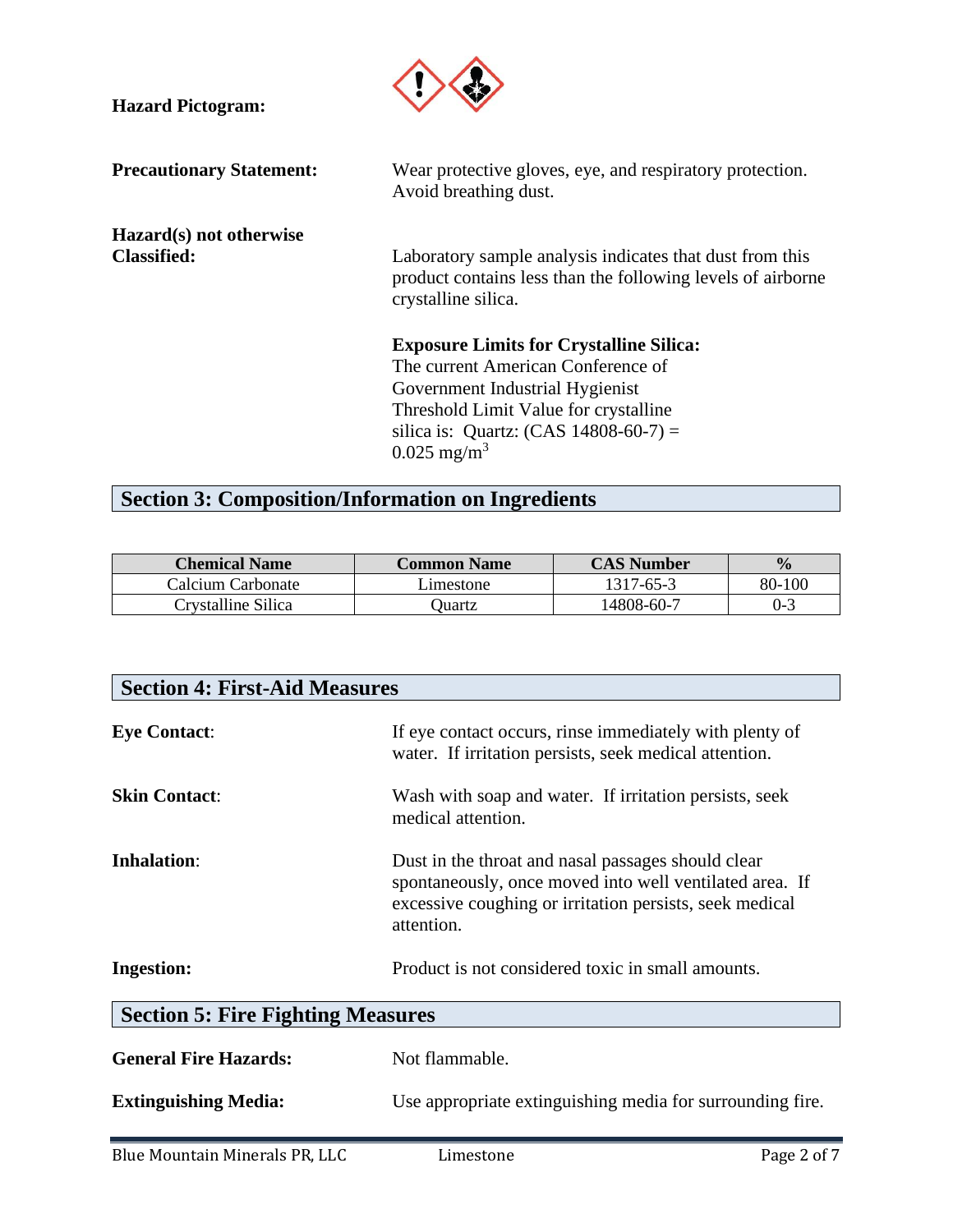**Special Fire Fighting Procedure:** Fire Fighters use typical firefighting gear.

| <b>Special Precautions for</b> |                                                   |
|--------------------------------|---------------------------------------------------|
| Firefighting:                  | Reacts with fluorine, magnesium, acids, alum, and |
|                                | ammonium salts.                                   |

#### **Section 6: Accidental Release Measures**

| <b>Personal Precautions, Protective</b><br><b>Equipment and Emergency</b><br><b>Procedures:</b> | Wear appropriate protective equipment and clothing during<br>clean-up.                                                                                                                                                                             |
|-------------------------------------------------------------------------------------------------|----------------------------------------------------------------------------------------------------------------------------------------------------------------------------------------------------------------------------------------------------|
| <b>Methods and Materials for</b>                                                                |                                                                                                                                                                                                                                                    |
| <b>Containment and Clean up:</b>                                                                | When dust is generated it may over-expose cleanup<br>personnel to respirable dust. Wetting of the material is<br>recommended. Avoid dry sweeping and use NIOSH<br>approved respirators for conditions where dust levels exceed<br>exposure limits. |
| <b>Environmental Precautions:</b>                                                               | Material is a natural mineral product and will not cause<br>adverse effects to the water system.                                                                                                                                                   |
| <b>Section 7: Handling and Storage</b>                                                          |                                                                                                                                                                                                                                                    |
| <b>Precautions for Safe Handling:</b>                                                           | Wear the appropriate eye protection and avoid dust contact<br>with eyes. Minimize dust generation and accumulation.<br>Wear the appropriate respiratory protection when in poorly                                                                  |

| <b>Conditions for Safe Storage:</b> | Do not store with incompatible materials. |
|-------------------------------------|-------------------------------------------|

## **Section 8: Exposure Controls/Personal Protection**

#### **OSHA Permissible Exposure Limits (PEL):**

| Component                    | CAS#       | <b>Exposure Limits</b>                      |
|------------------------------|------------|---------------------------------------------|
| Calcium Carbonate, Limestone | 1317-65-3  | <b>OSHA PEL:</b> TWA 15 mg/m3 (total dust)  |
|                              |            | TWA 5 mg/m3 (respirable)                    |
| Crystalline Silica, Quartz   | 14808-60-7 | <b>OSHA PEL:</b> TWA 0.3 mg/m3 (total dust) |
|                              |            | TWA $0.05$ mg/m3 (respirable)               |

# **Appropriate Engineering**

**Controls:** Use local exhaust ventilation to control exposure below applicable limits.

ventilated areas. Use good industrial hygiene practices.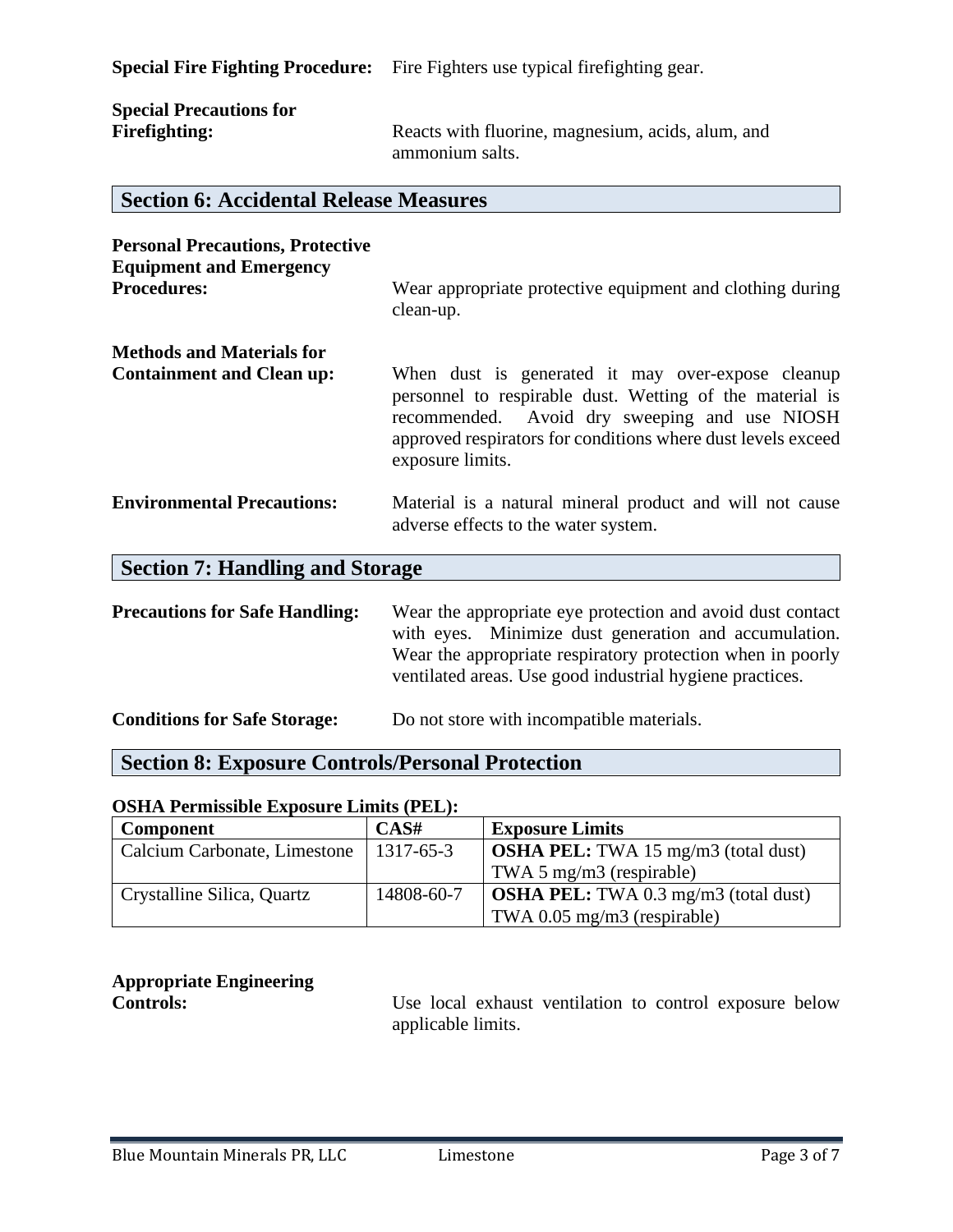### **Personal Protective Equipment (PPE):**

| <b>Respiratory:</b>   | Avoid actions that cause dust exposure to occur. Use local   |  |  |  |  |
|-----------------------|--------------------------------------------------------------|--|--|--|--|
|                       | or general ventilation to control exposures below applicable |  |  |  |  |
|                       | exposure limits. NIOSH or MSHA approved particulate          |  |  |  |  |
|                       | filter respirators should be used. Respirator and/or filter  |  |  |  |  |
|                       | cartridge selection should be based on the American          |  |  |  |  |
|                       | National Standards Institute (ANSI) Standard Z88.2,          |  |  |  |  |
|                       | Practices for Respiratory Protection.                        |  |  |  |  |
| <b>Eyes:</b>          | When working around activities where dust can contact the    |  |  |  |  |
|                       | eyes, wear safety glasses or goggles to avoid eye irritation |  |  |  |  |
|                       | or injury. Wearing contact lenses is not recommended in      |  |  |  |  |
|                       | high dust areas.                                             |  |  |  |  |
| <b>Skin and Body:</b> | Protective clothing is not essential.                        |  |  |  |  |

## **Section 9: Physical and Chemical Properties**

| <b>Appearance:</b> Light Brown                    | <b>Odor:</b> None                            |
|---------------------------------------------------|----------------------------------------------|
| <b>Physical state:</b> Solid/Powder               | <b>Odor threshold:</b> No data available     |
| <b>pH:</b> 8.5-9.5 at 10% solids                  | <b>Melting/Freezing point:</b> N/A           |
| <b>Boiling point:</b> N/A                         | <b>Flash point:</b> N/A                      |
| Evaporation rate: (Butyl Acetate = 1): $N/A$      | <b>Flammability:</b> Not flammable           |
| Upper/lower flammability or explosive limits: N/A |                                              |
| Vapor pressure (mm Hg.): N/A                      | <b>Vapor density:</b> N/A                    |
| <b>Relative Density: N/A</b>                      | <b>Specific gravity (H20 = 1):</b> 2.65-2.75 |
| <b>Viscosity:</b> N/A                             | <b>Solubility:</b> $0.0035g/ml$ (slight)     |
| <b>Partition coefficient:</b> No data available   | <b>Auto-ignition temperature: N/A</b>        |
| Decomposition Temperature: 700 - 900 °C           |                                              |

## **Section 10: Stability and Reactivity**

| <b>Reactivity:</b>                                   | No dangerous reactions known under conditions of normal<br>use.                                              |  |  |  |
|------------------------------------------------------|--------------------------------------------------------------------------------------------------------------|--|--|--|
| <b>Chemical Stability:</b>                           | Material is stable under normal conditions.                                                                  |  |  |  |
| <b>Possibility of Hazardous</b><br><b>Reactions:</b> | No dangerous reactions under normal conditions and use.                                                      |  |  |  |
|                                                      | <b>Prevention of Secondary Hazards:</b> Reacts with fluorine, magnesium, acids, alum, and<br>ammonium salts. |  |  |  |
| <b>Conditions to Avoid:</b>                          | Avoid contact with strong oxidizing agents.                                                                  |  |  |  |
| <b>Incompatibility Materials:</b>                    | Strong acids                                                                                                 |  |  |  |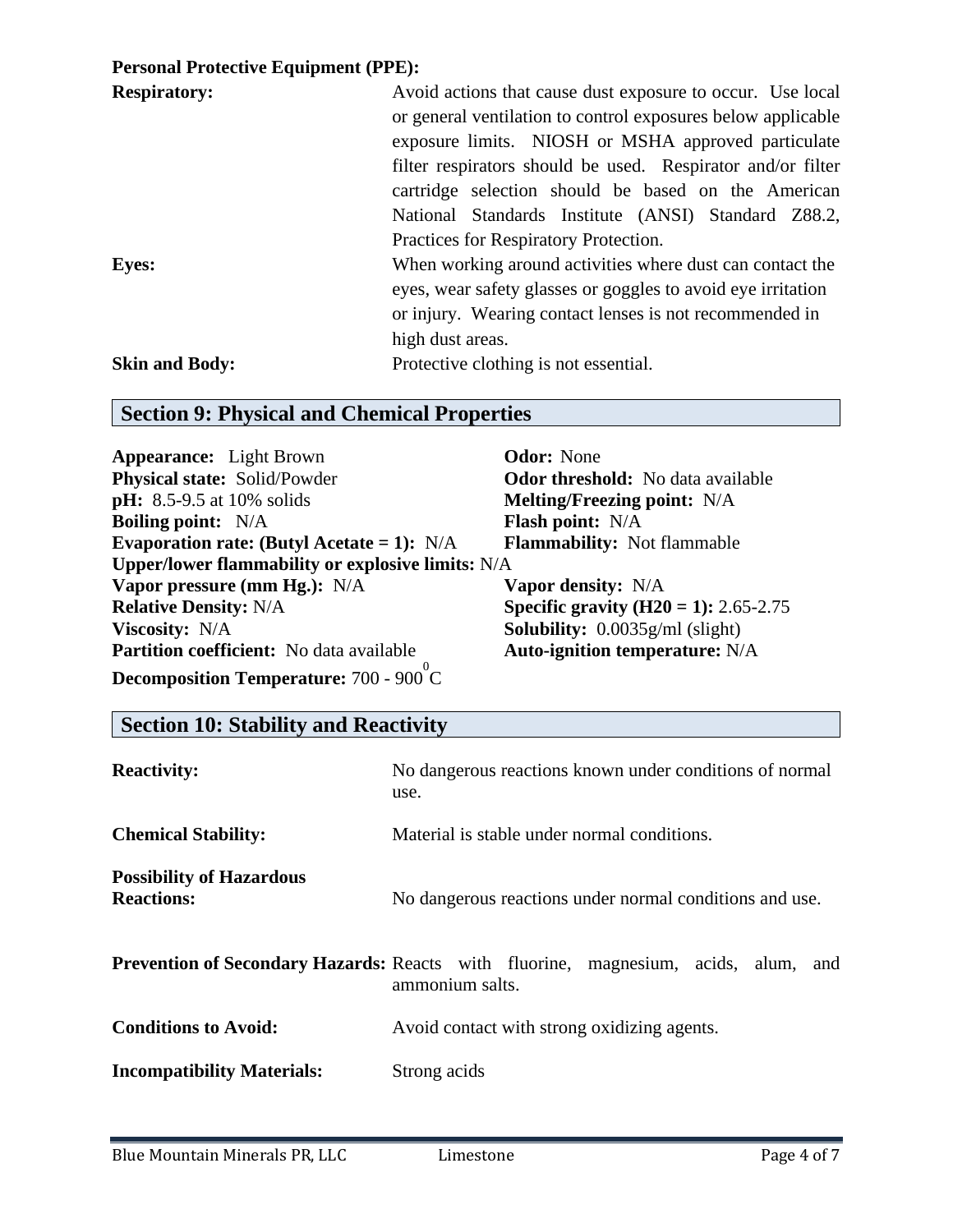## **Hazardous Decomposition**

**Products**: **Heating of product above 825<sup>°</sup>C will decompose to** calcium oxide with release of carbon dioxide.

## **Section 11: Toxicological Information**

| <b>Information on Likely Routes of Exposure</b> |  |  |  |
|-------------------------------------------------|--|--|--|
|                                                 |  |  |  |

| <b>Inhalation:</b>                                                    | Repeated inhalation of respirable crystalline silica (quartz)<br>may cause silicosis, a fibrosis (scarring) of the lungs.<br>Silicosis is irreversible and may be fatal. Silicosis increases<br>the risk of contracting pulmonary tuberculosis. Some studies<br>suggest that repeated inhalation of respirable crystalline<br>silica may cause other adverse health effects including lung<br>and kidney cancer. |
|-----------------------------------------------------------------------|------------------------------------------------------------------------------------------------------------------------------------------------------------------------------------------------------------------------------------------------------------------------------------------------------------------------------------------------------------------------------------------------------------------|
| <b>Ingestion:</b>                                                     | Not likely due to form of product. Accidental ingestion may<br>cause discomfort.                                                                                                                                                                                                                                                                                                                                 |
| <b>Skin contact:</b>                                                  | Dust may cause irritation through mechanical abrasion. This<br>product is not expected to be a skin hazard.                                                                                                                                                                                                                                                                                                      |
| <b>Eye contact:</b>                                                   | Direct contact with eyes may cause irritation through<br>mechanical abrasion.                                                                                                                                                                                                                                                                                                                                    |
|                                                                       |                                                                                                                                                                                                                                                                                                                                                                                                                  |
| <b>Information on Toxicological Effects</b><br><b>Acute Toxicity:</b> | Not expected to be acutely toxic.                                                                                                                                                                                                                                                                                                                                                                                |
| <b>Skin Irritation/Corrosion:</b>                                     | This product is not expected to be a skin hazard.                                                                                                                                                                                                                                                                                                                                                                |
| <b>Eye Irritation/Eye Damage:</b>                                     | Direct contact with eyes may cause temporary irritation.                                                                                                                                                                                                                                                                                                                                                         |
| <b>Respiratory Sensitization:</b>                                     | None known.                                                                                                                                                                                                                                                                                                                                                                                                      |
| <b>Symptoms:</b>                                                      | Limestone dust: may cause irritation to eyes, skin, mucous<br>membrane; sneezing, rhinorrhea (discharge of thin nasal<br>mucous); lacrimation (discharge of tears) discomfort in<br>chest, coughing and or shortness of breath.                                                                                                                                                                                  |
| <b>Carcinogenicity:</b>                                               | Respirable crystalline silica has been classified by IARC and<br>NTP as a known human carcinogen and classified by<br>ACGIH as a suspected human carcinogen.                                                                                                                                                                                                                                                     |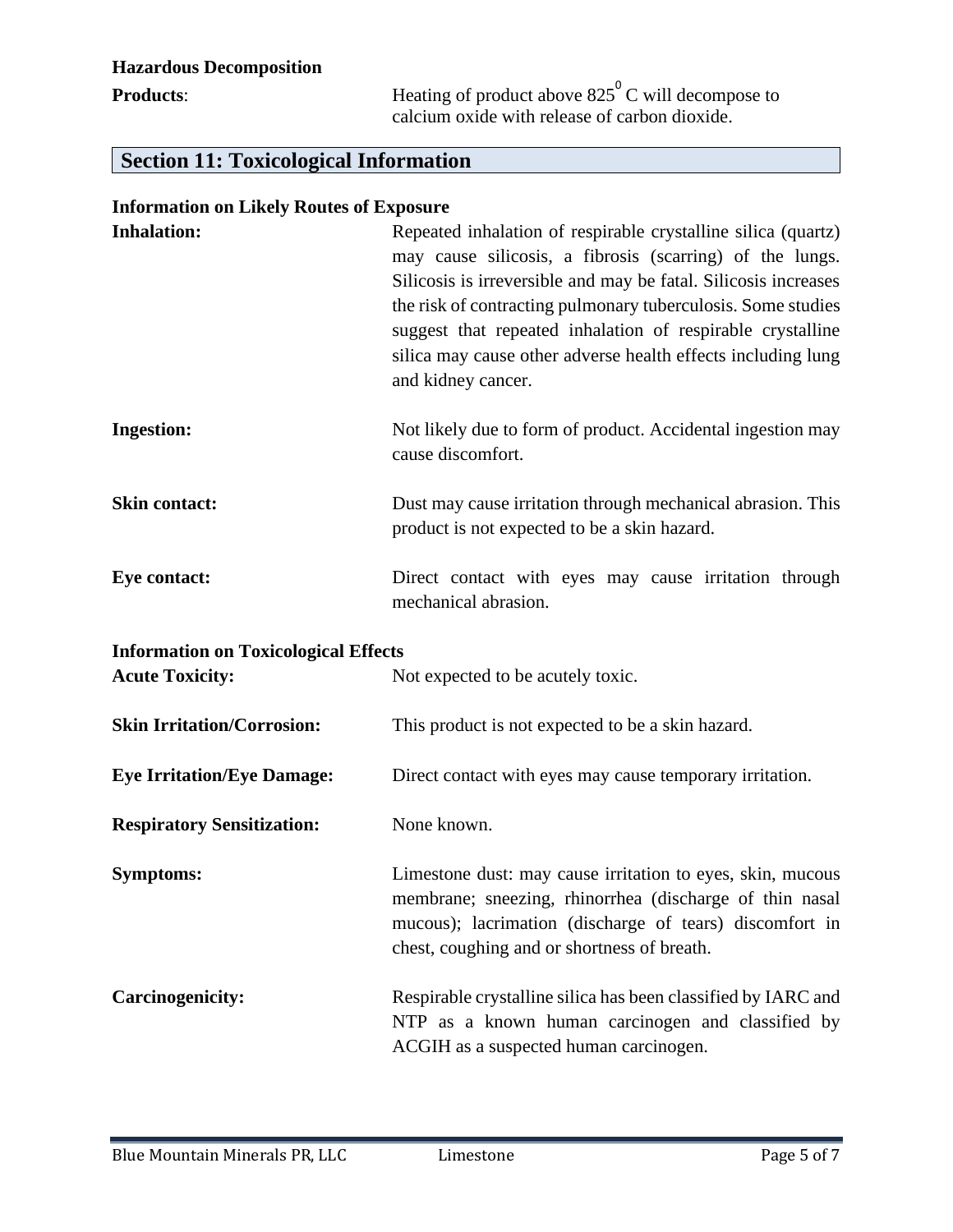| <b>International Agency for Research</b>                        |                                                                        |
|-----------------------------------------------------------------|------------------------------------------------------------------------|
| on Cancer, IARC:                                                | Crystalline Silica (CAS 14808-60-7) Group 1, Carcinogenic<br>to Humans |
| <b>National Toxicology Program,</b>                             |                                                                        |
| NTP:                                                            | Crystalline Silica (CAS 14808-60-7) Group 1, Carcinogenic<br>to Humans |
| <b>Occupational Safety and Health</b><br><b>Administration:</b> | OSHA: Crystalline Silica (CAS 14808-60-7) Not listed.                  |

| <b>Ecotoxicity:</b>                   | This material is not expected to be harmful to aquatic life. |
|---------------------------------------|--------------------------------------------------------------|
| <b>Persistence and Degradability:</b> | N/A                                                          |
| <b>Bioaccumulation Potential:</b>     | N/A                                                          |
| <b>Mobility in Soil:</b>              | N/A                                                          |
| <b>Other Adverse Effects:</b>         | No other adverse effects are expected from this product.     |

### **Section 13: Disposal Considerations**

**Disposal Instructions:** From a waste perspective, this product is not considered hazardous and may be disposed of as a solid waste in accordance with applicable federal, state, and local regulations.

## **Section 14: Transport Information**

**DOT:** Not regulated as a hazardous material by DOT. Local regulations may apply.

## **Section 15: Regulatory Information**

| <b>Federal Regulations:</b> | This product is not a hazardous chemical as defined by the<br>OSHA Hazard Communication Standard, 29 CFR<br>1910.1200. |
|-----------------------------|------------------------------------------------------------------------------------------------------------------------|
| <b>State Regulations:</b>   | This product can expose you to chemicals, including<br>crystalline silica, which is known to the State of California   |

regulated by other states.

to cause cancer. These natural occurring impurities may be